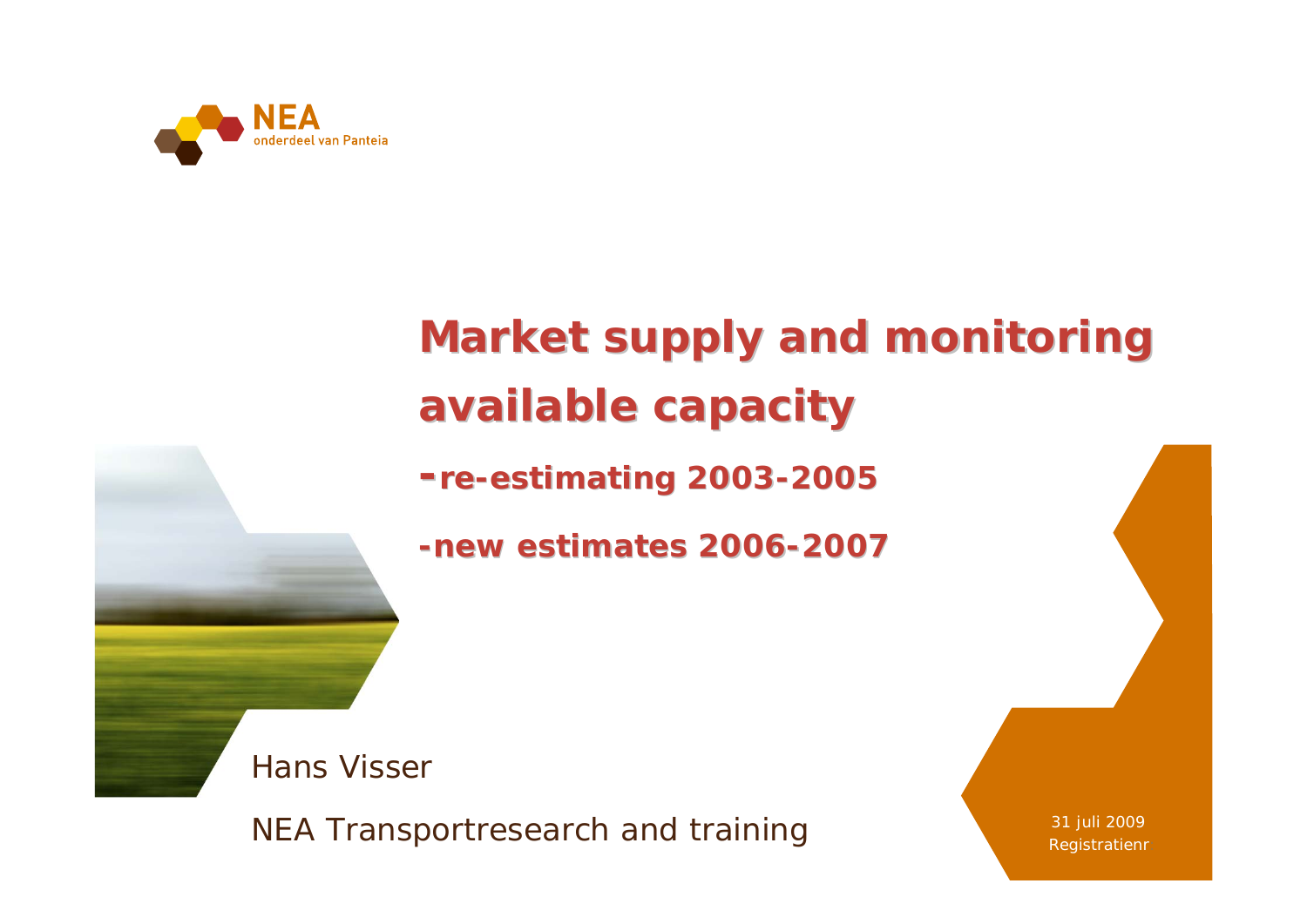



Objective of the project

**Approach and methodology** 

Refinements and further  $\bullet$ improvements in the calculations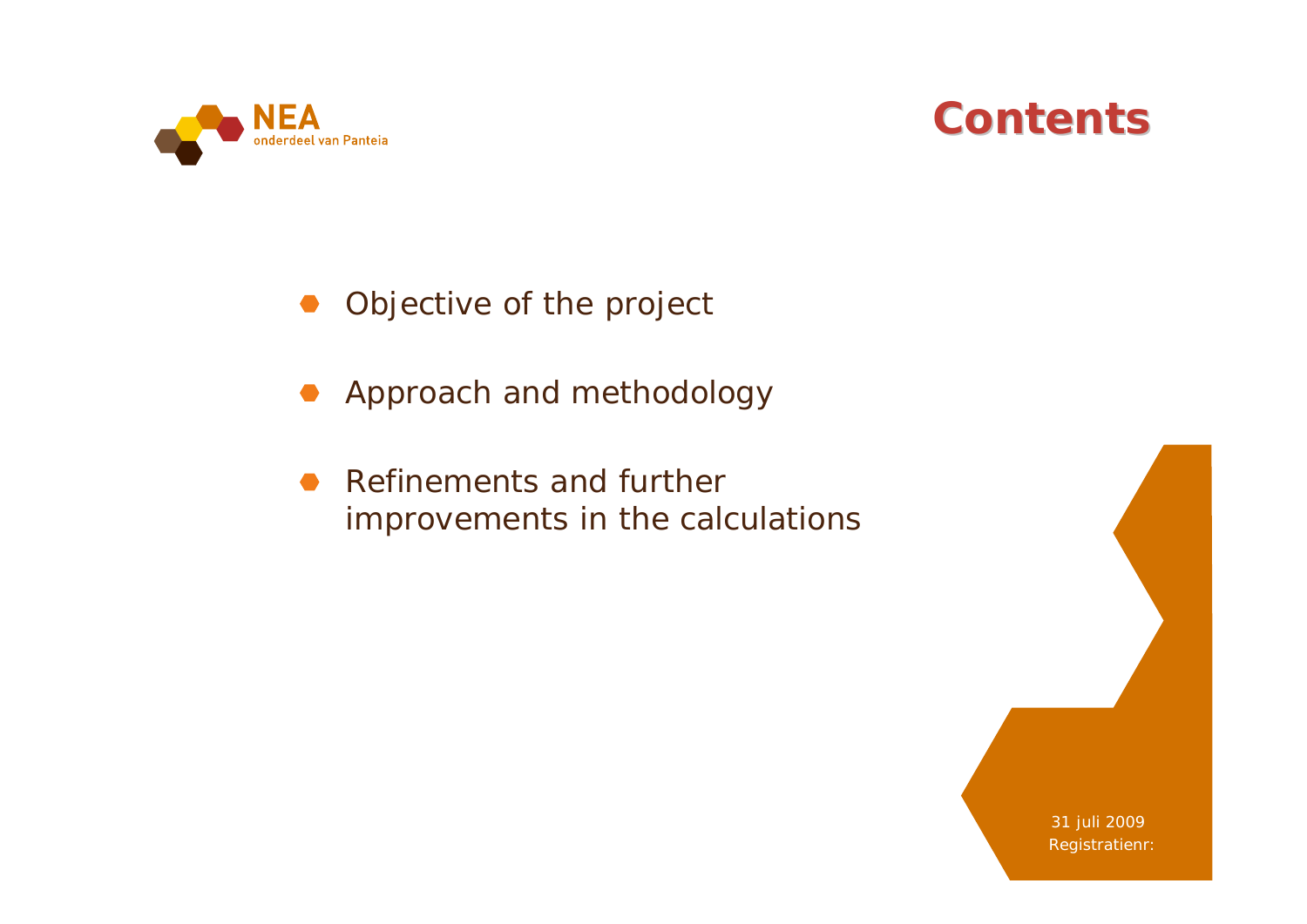

#### **Objective of the project project**

- The objective is to estimate the level of capacity utilisation of the inland water transport fleet, taking into account:
	- Differences between shiptypes en ship sizes
	- Differences between market segments (types of cargo and operating area)
	- Sesonal fluctuations in markets and changes in waterlevels
- Estimates will be made for entire period 2003-2007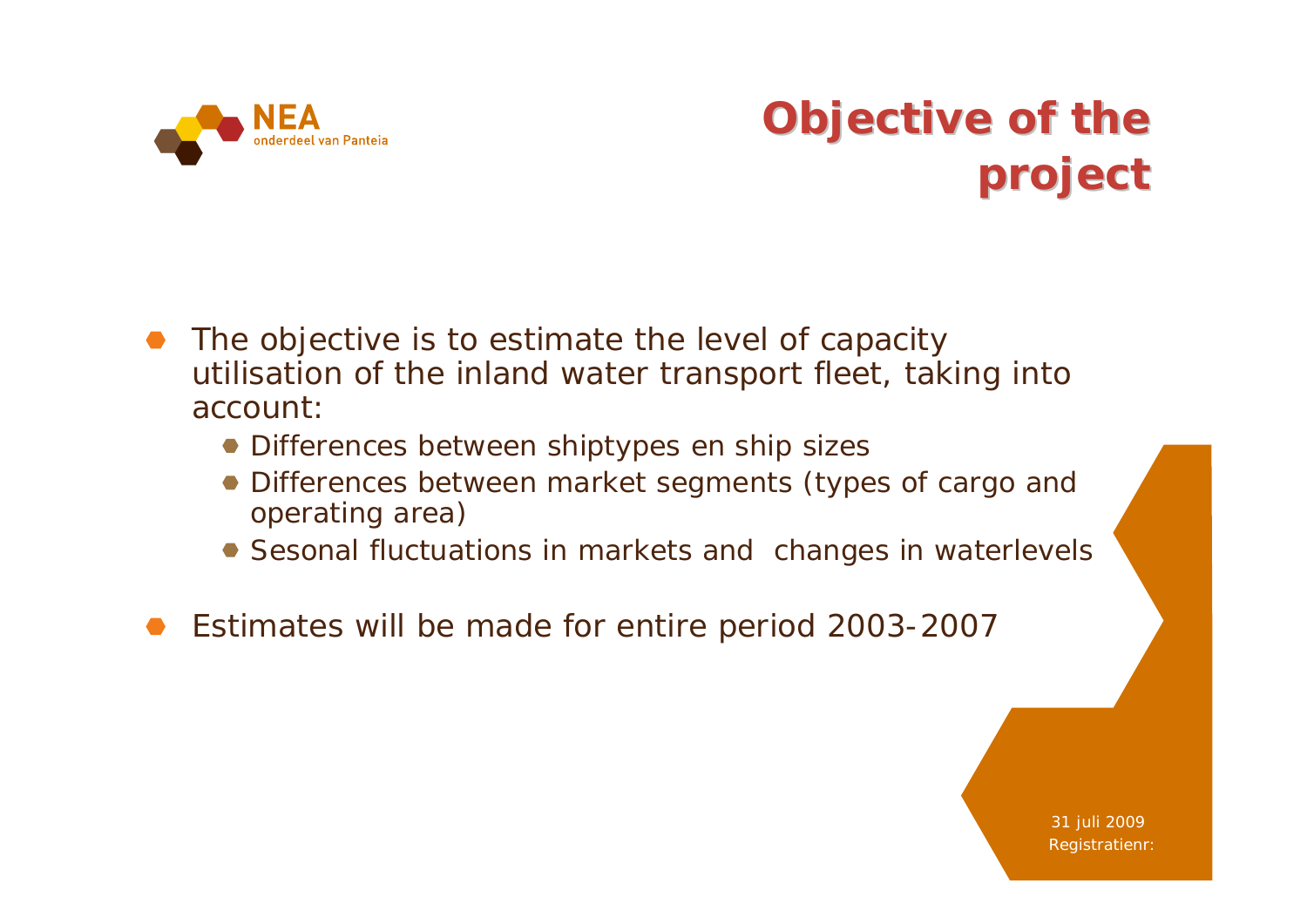

## **Approach and methodology methodology**

- Estimates can be made for the combined fleet of :
	- Germany
	- The Netherlands
	- France
	- Belgium
	- Switzerland
- Note: Although previously all these flags were included in calculations  $\bullet$ for Germany, The Netherlands and France. Indirectly, based on these results, results for Belgium and Switzerland were derived This will however be changed in the present project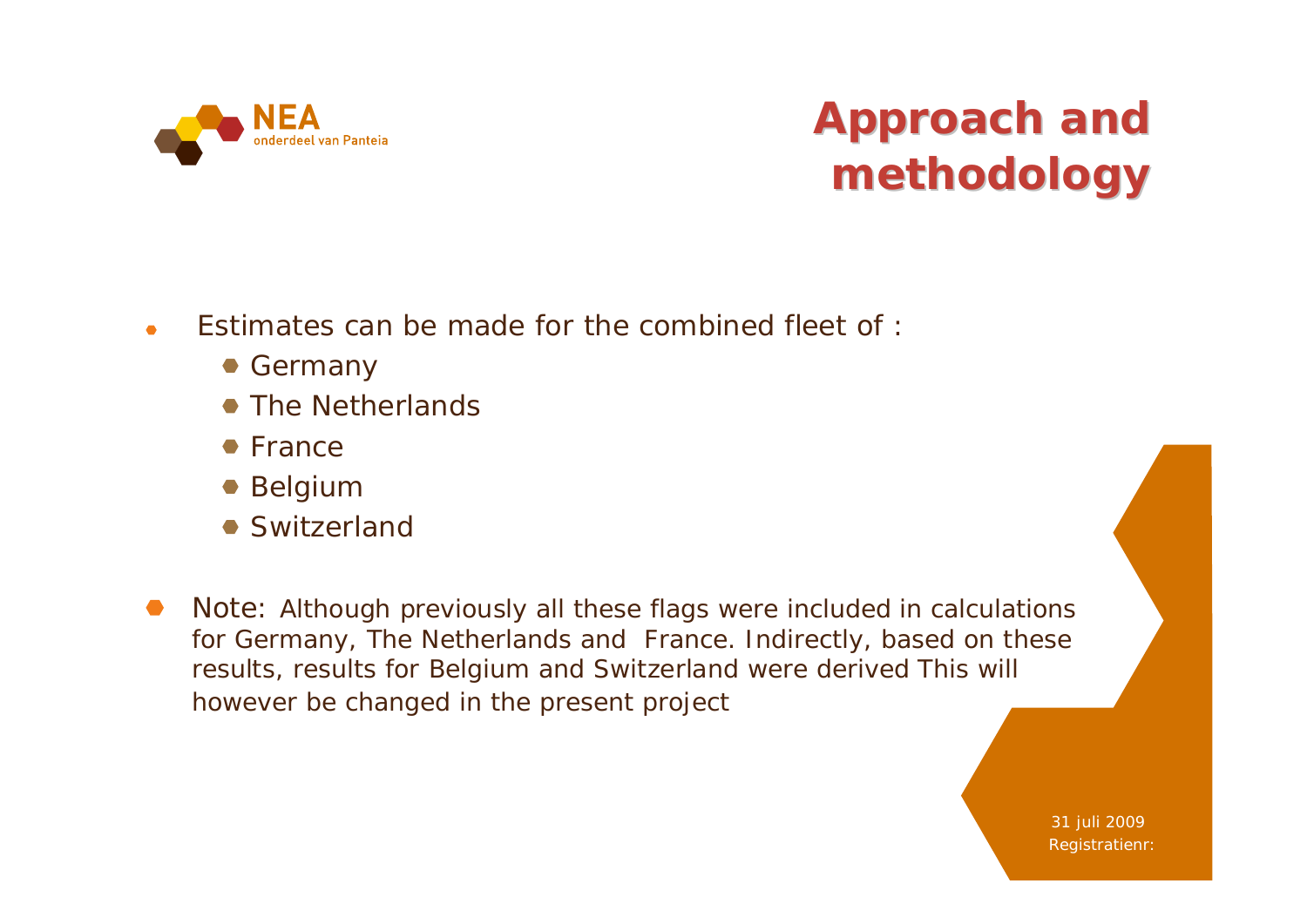

#### **Approach and methodology Approach and methodology**

#### **Fleet segmentation, according to type and size:**

|                  | Dry cargo               |                       | <b>Liquid</b><br>cargo  |                           |  |
|------------------|-------------------------|-----------------------|-------------------------|---------------------------|--|
| Ship tonnage     | <b>Motorvessel</b><br>S | <b>Push</b><br>barges | <b>Motorvessel</b><br>S | <b>Push</b><br>barges     |  |
| $0 - 249$        | $\mathbf x$             | $\mathbf{x}$          | $\mathbf x$             | $\mathbf x$               |  |
| 250 - 399        | $\mathbf x$             | $\mathbf{x}$          | $\mathbf x$             | $\mathbf x$               |  |
| 400-649          | $\mathbf{x}$            | $\mathbf{x}$          | $\mathbf x$             | $\mathbf x$               |  |
| 650-999          | $\mathbf x$             | $\mathbf{x}$          | $\mathbf x$             | $\mathbf x$               |  |
| 1000-<br>1499    | $\mathbf x$             | $\mathbf{x}$          | $\mathbf x$             | $\boldsymbol{\mathsf{X}}$ |  |
| 1500 -<br>1999   | $\mathbf x$             | $\mathbf{x}$          | $\pmb{\mathsf{X}}$      | $\boldsymbol{\mathsf{X}}$ |  |
| $2000 -$<br>2499 | $\mathbf{x}$            | $\mathbf{x}$          | $\pmb{\mathsf{X}}$      | $\boldsymbol{\mathsf{X}}$ |  |
| 2500 -<br>2999   | $\pmb{\mathsf{X}}$      | $\mathbf x$           | X                       | $\pmb{\mathsf{X}}$        |  |
| > 3000           | $\mathbf x$             | $\mathbf{x}$          | $\mathbf x$             | $\boldsymbol{\mathsf{X}}$ |  |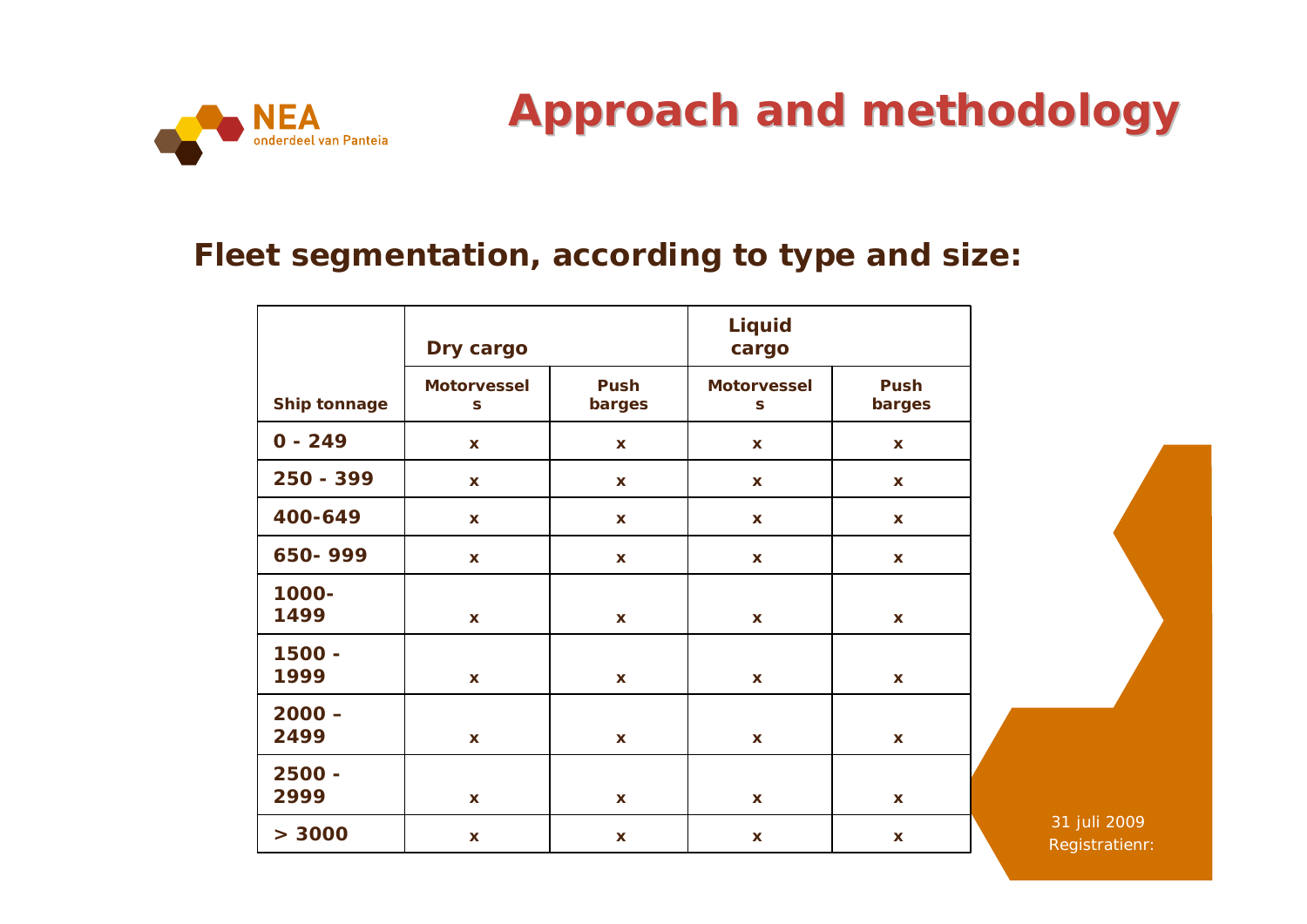

The level of capacity utilisation of the fleet  $=$ 

REQUIRED / AVAILABLE FLEET (%)

- The required fleet for transport  $=$  average fleet that is necessary for transport + fleet necessary to transport a "peak" demand situation
- A peak demand situation  $=$  extra demand for goods in a seasonal high in transported volumes + extra demand for ship tonnage because of low levels of water on the waterways such as Rhine and Danube.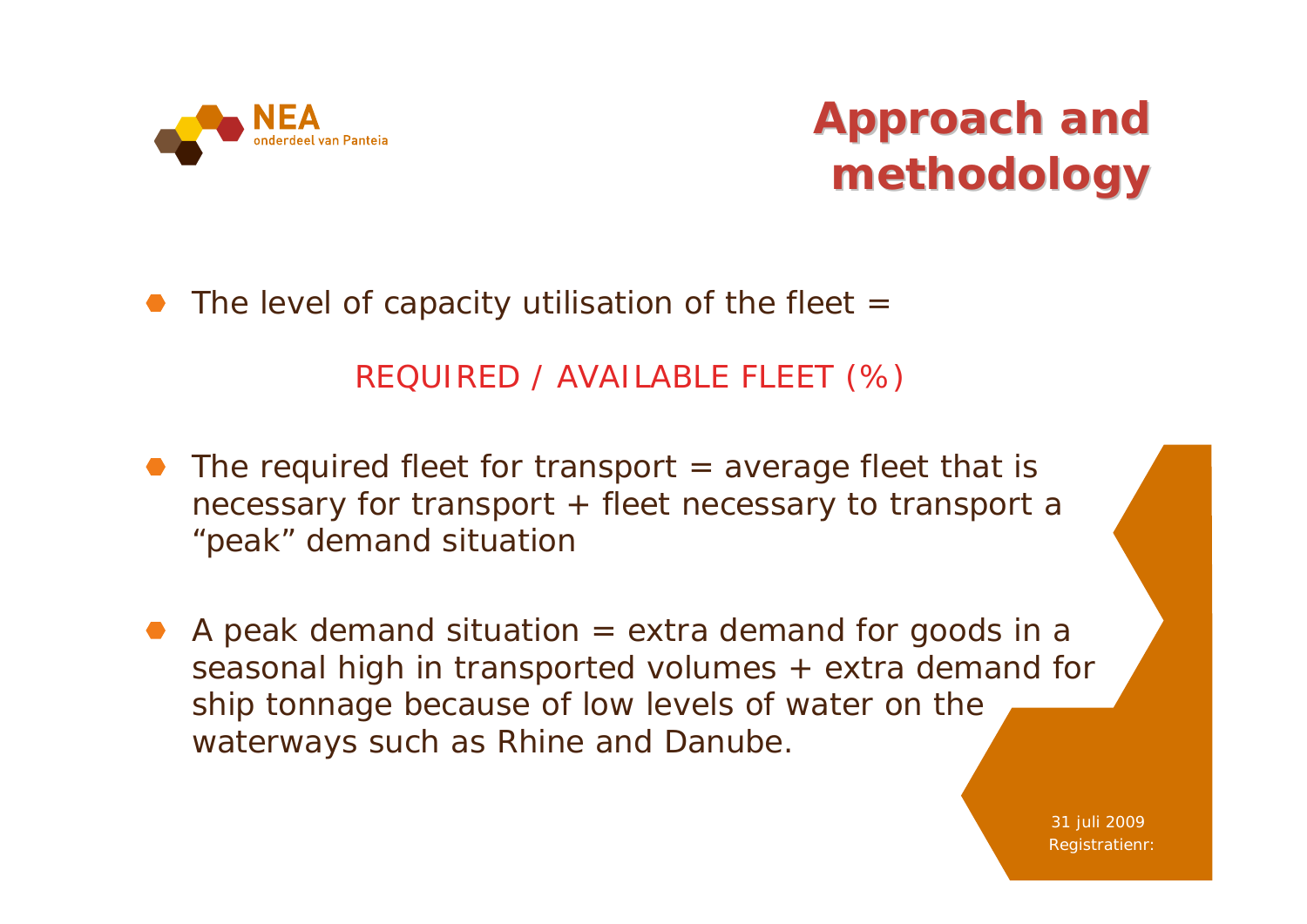

- The available fleet is simply the fleet as officially registered and already reported in the Market Observation system
- The required fleet is estimated/ calculated for each reporting year (e.g. 2003, 2004, 2005 or 2006 and 2007). The year 2004 is the base year.
- The required fleet is calculated in a few steps (see the next sheet) using as input the tons/ tonkms transported by ships of different shipsize-classes and markets segments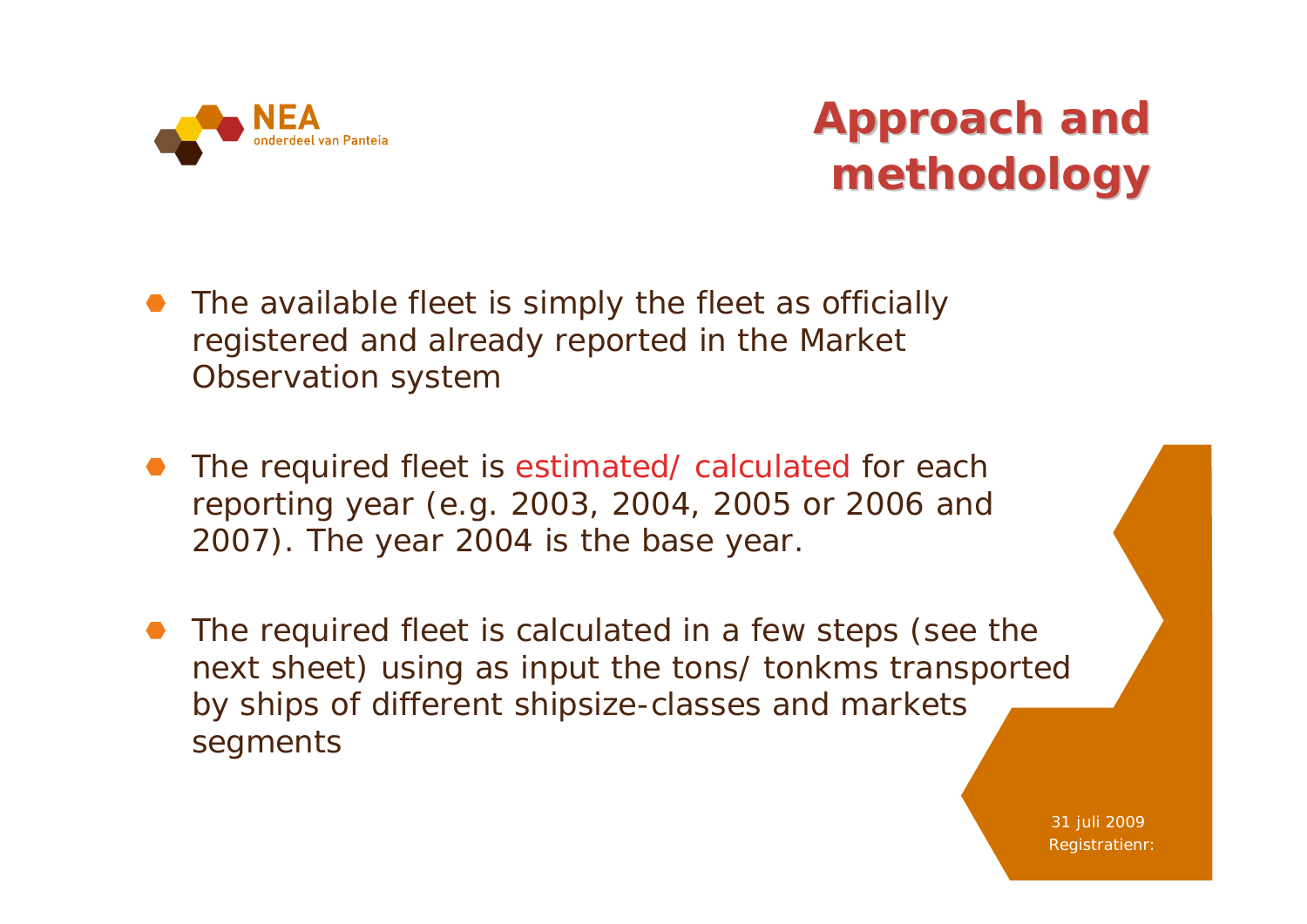

**Approach Approach and methodology methodologybasic scheme to calculate calculate required required fleet**

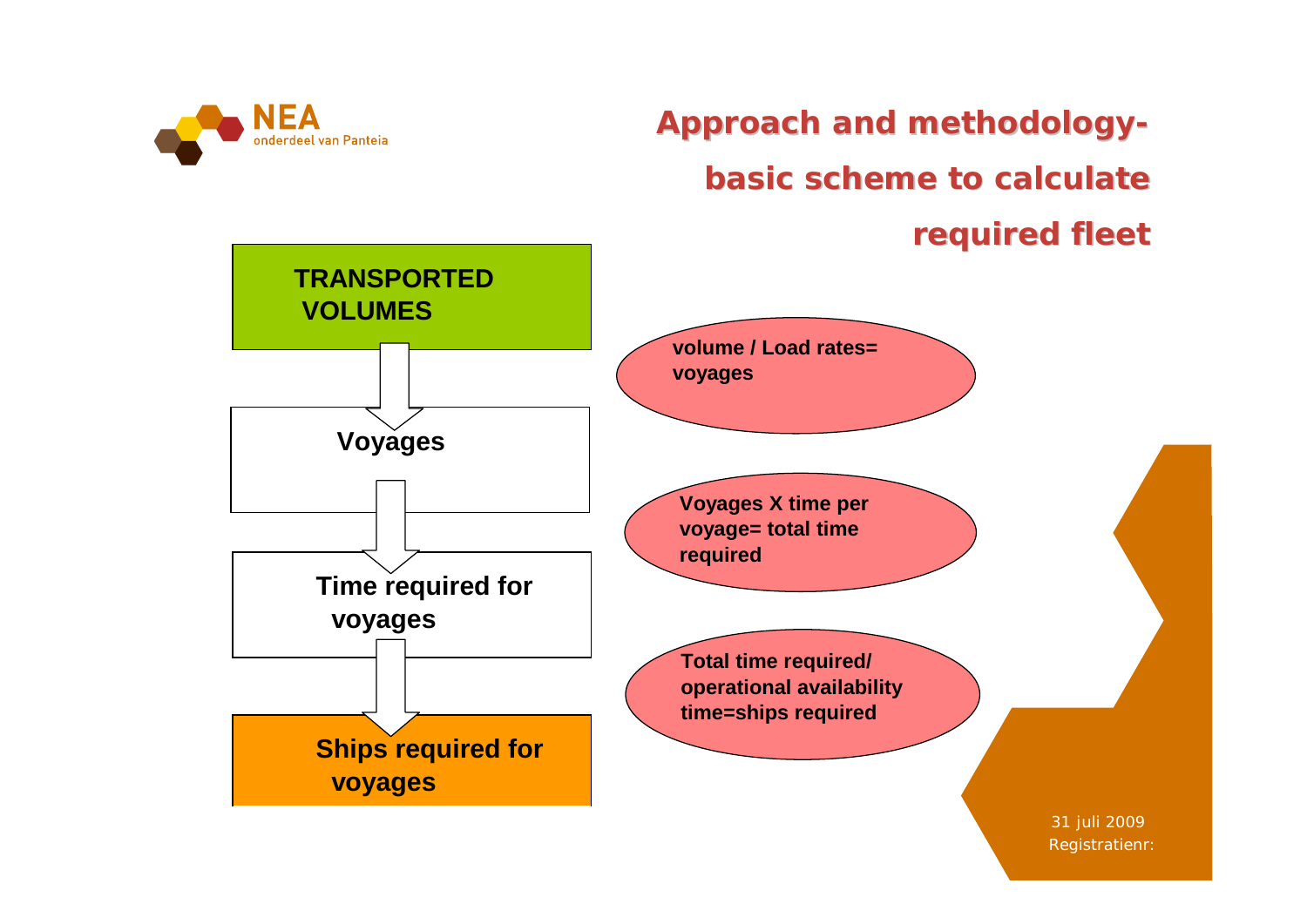

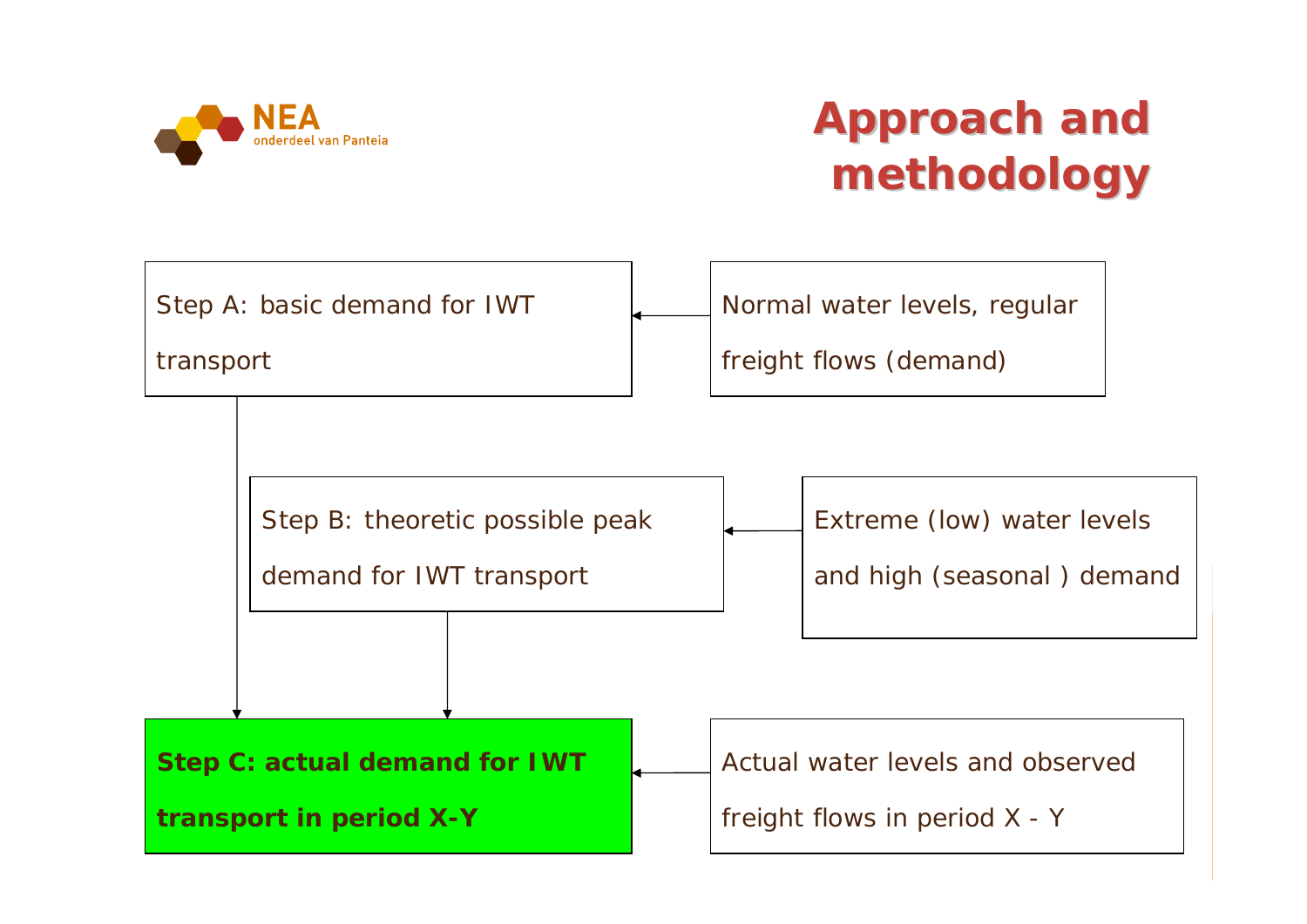

- A seasonal peak in demand will be expressed as a percentual increase (mark-up) on the average demand per commodity (based on NSTR class (0-9));
- Similarly the impact of lower water levels are calculated as an increase/ decrease in demand for vessels of a certain size for Rhine and Danube where water levels regularly fluctuate;
- The required fleet: one has to determine a percentage mark-up on the average demand; Mark-up levels corresponding to 95% of the time the demand for ship tonnage will be below the chosen level.

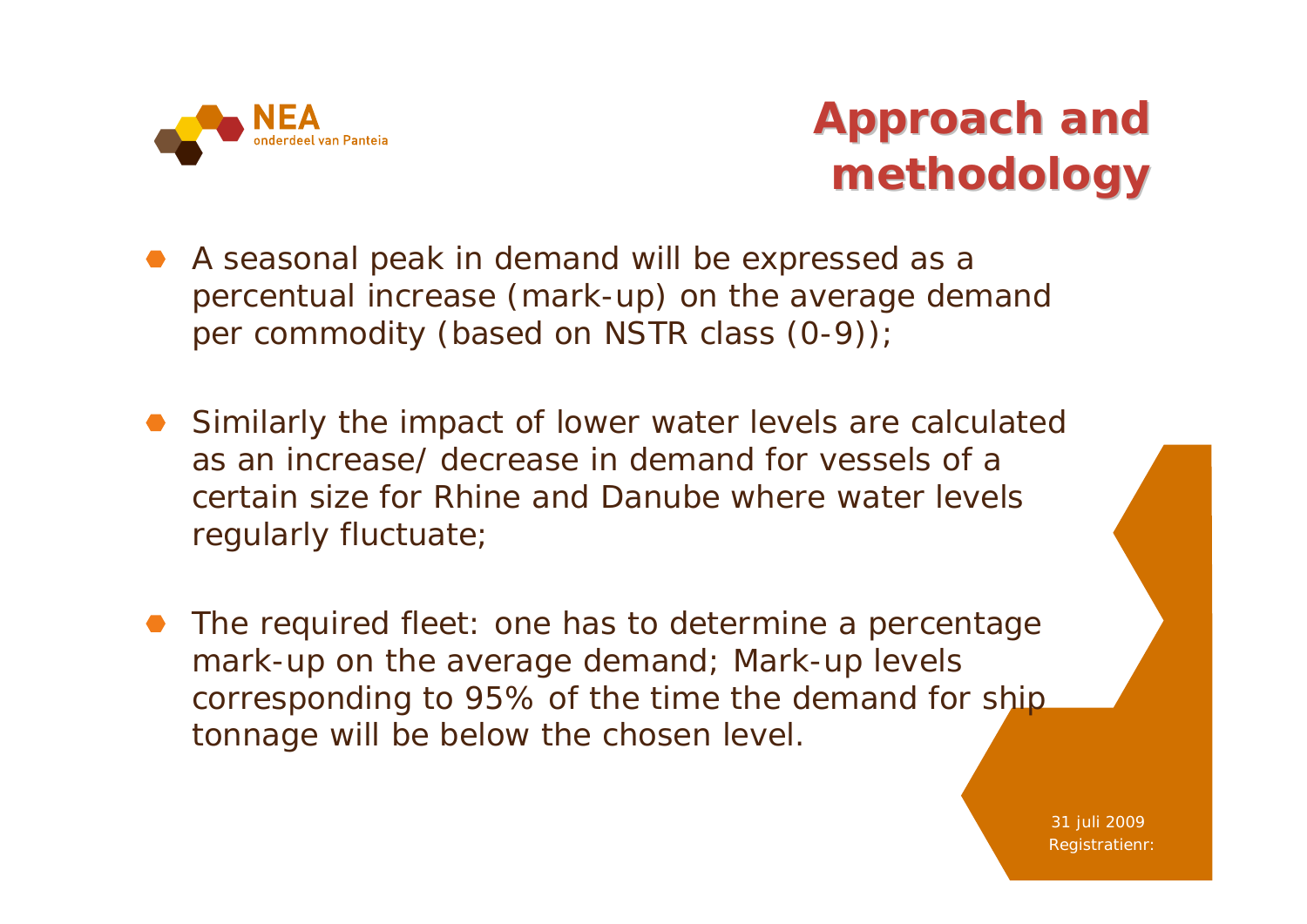

#### **Approach and methodology Approach and methodology seasonal seasonal patterns patterns – fluctuations fluctuations**

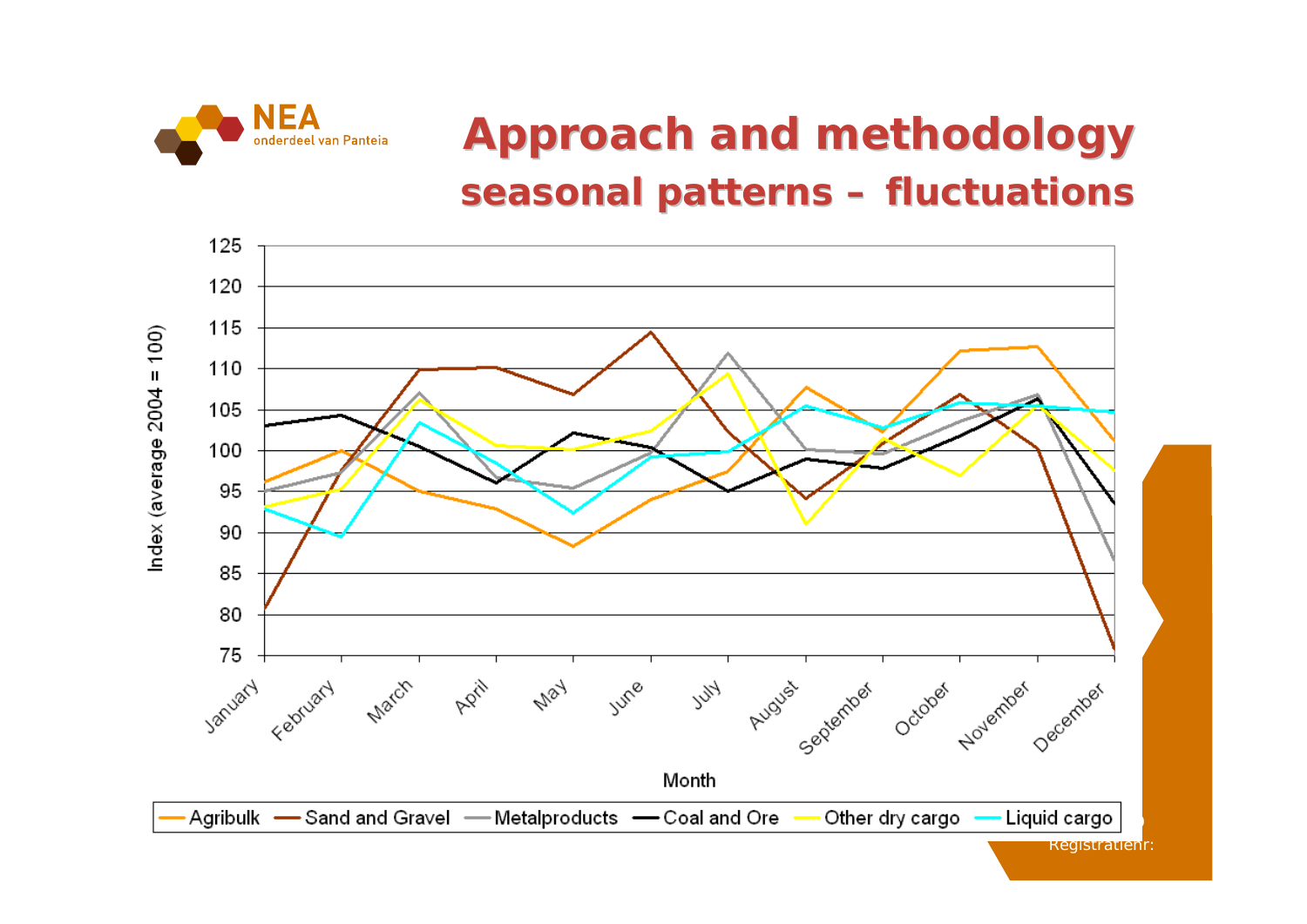

#### **Approach Approach and methodology methodology– seasonal seasonal patterns patterns – fluctuation fluctuation**

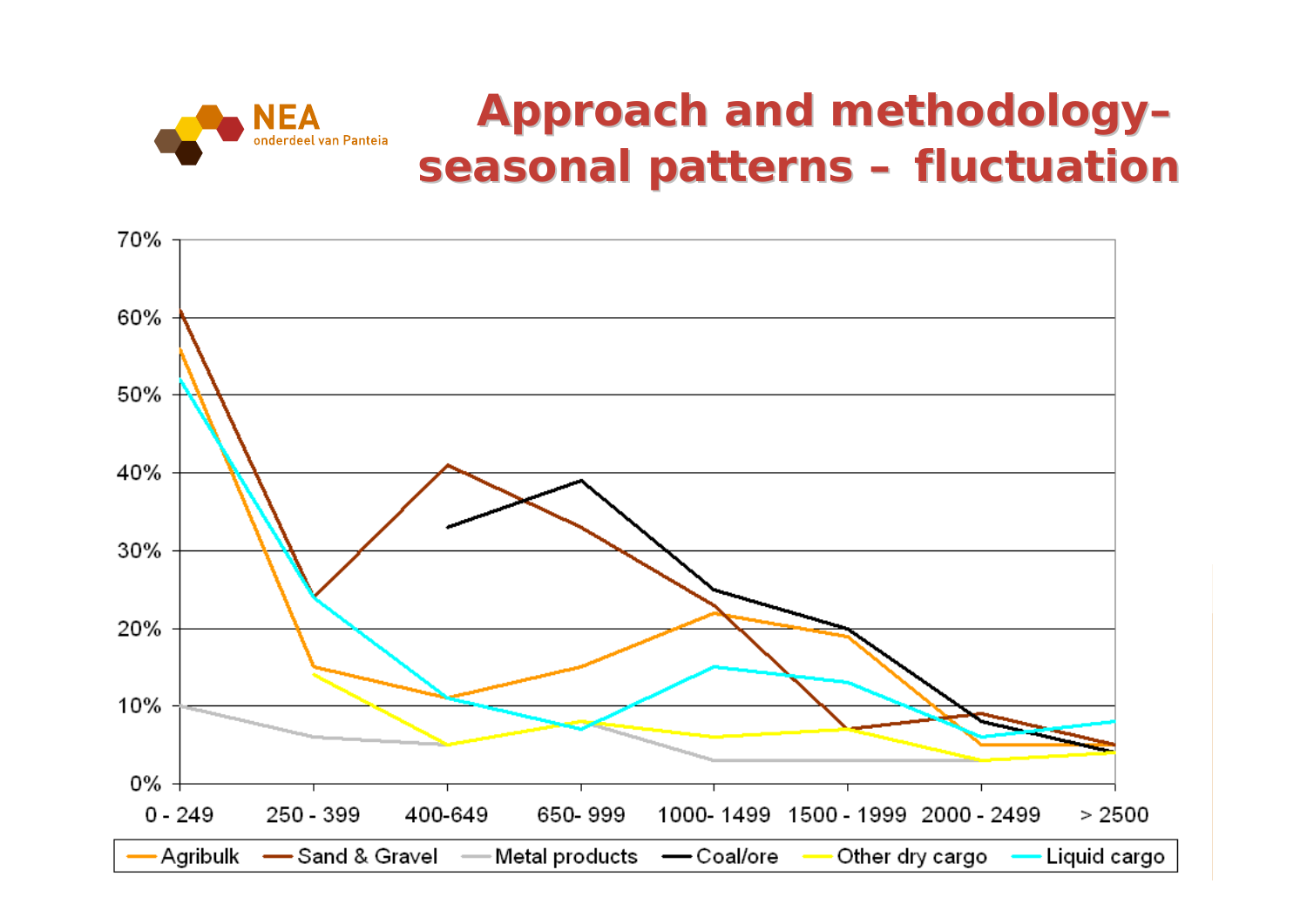#### **Approach and methodology fluctuations fluctuations in water in water levels**



Pegel 2003 - 2005

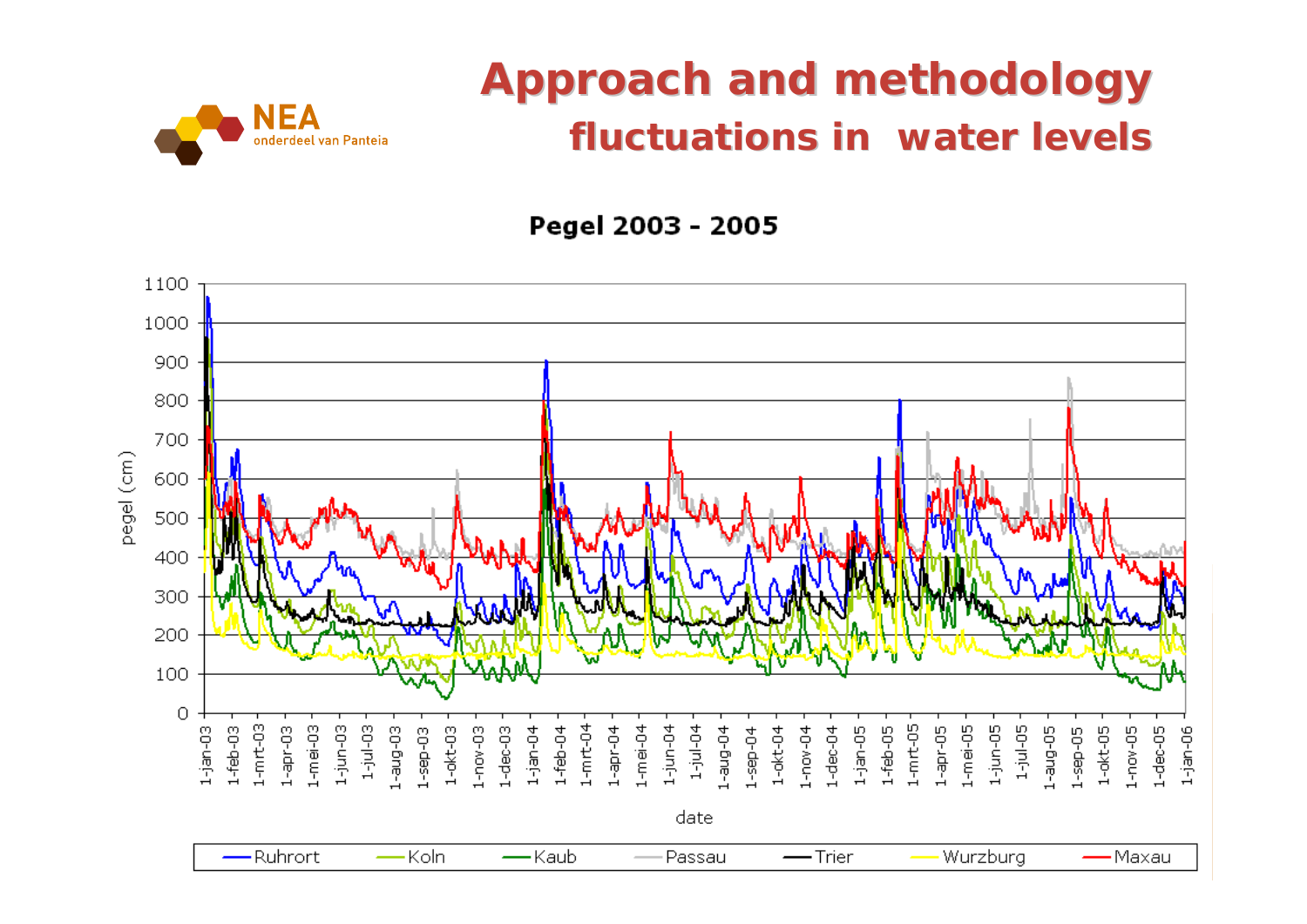

#### **Refinements Refinements and improvements improvements for new calculations calculations**

- Better data on transport volumes and the fleet
- Better estimates on the use of vessels for nonsailing purposes (e.g. storage)
- Better estimates of contribution of other flags (e.g. other flags than D, FR, NL, BE, CH, LUX)